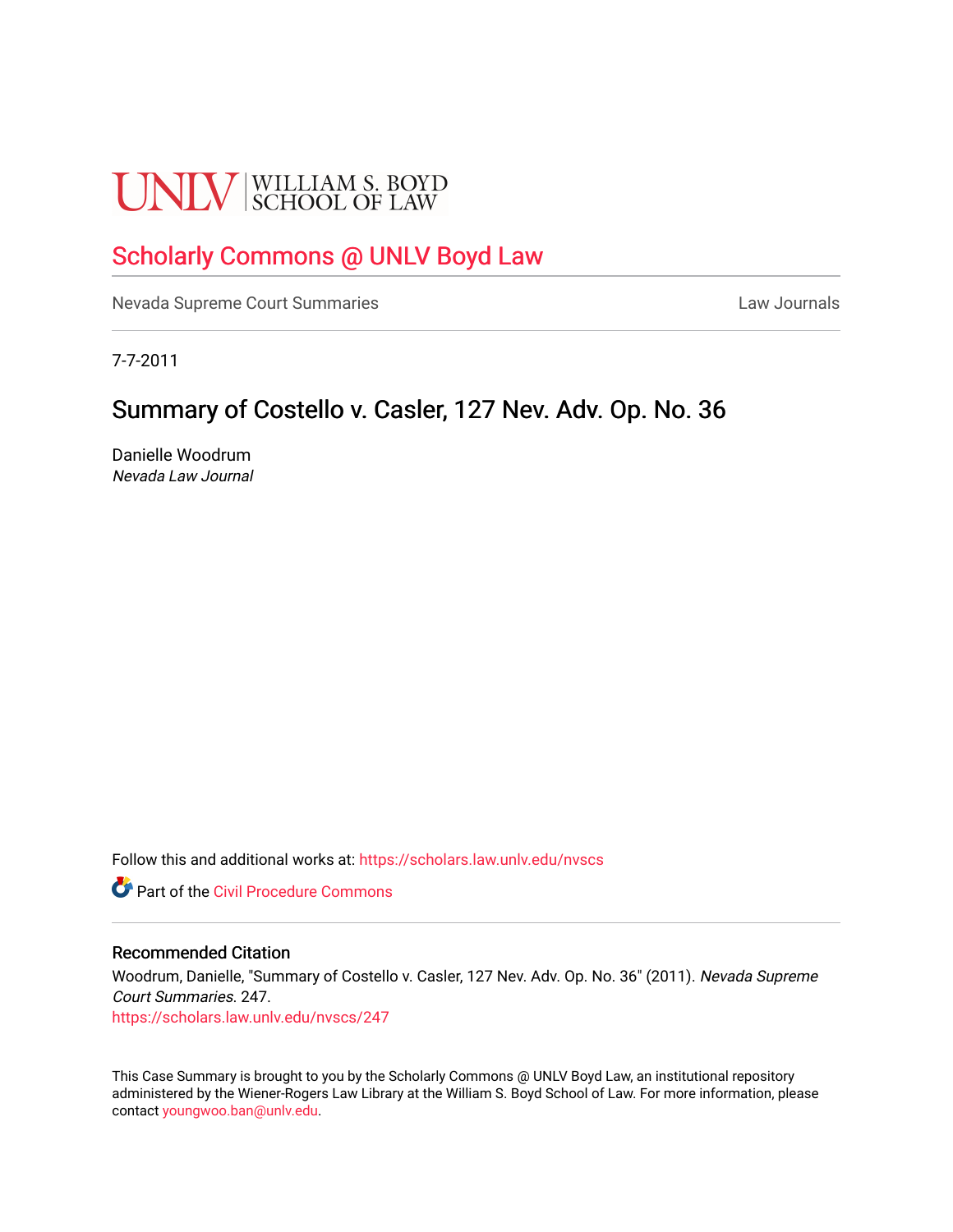## *Costello v. Casler,* [1](#page-1-0)27 Nev. Adv. Op. No. 36 (July 07, 2011)<sup>1</sup> CIVIL PROCEDURE

## **Summary**

 An appeal from a district court summary judgment in a tort action where the defendant was deceased prior to the filing of the complaint and the statute of limitations had run before the decedent's estate could be added to the complaint.

### **Disposition/Outcome**

The Court reversed the summary judgment of the district court and remanded to the district court for further proceedings because although the plaintiff failed to name the decedent's estate, the decedent's insurer had notice and knowledge of the action within the statute of limitations. Consequently, there was no resulting prejudice to the decedent's estate.

### **Factual and Procedural History**

On September 5, 2007, Debbie Costello ("Costello") and Phillip Casler ("Casler") were involved in an automobile accident. Two months later Casler died from unrelated causes. Costello filed a claim with Casler's insurer, American Family Insurance, but was unable to reach a settlement. Unaware that Casler was deceased, Costello filed a personal injury lawsuit against Casler in June 2009. The service process company notified Casler that they were unable to serve Costello because someone at Costello's residence informed the company that Casler was deceased.

Pursuant to Nev. R. Civ. P. 25, Costello filed a suggestion of Casler's death upon the record and mailed a copy to American Family Insurance. American Family Insurance retained counsel, and four days before the statute of limitations was to expire, American Family Insurance's attorney wrote to Casler, requesting that American Family Insurance be provided with proof of service. On September 5, 2009, the statute of limitations expired.

Subsequently, Costello filed a petition in probate court seeking the appointment of a special administratrix of the estate of Casler. Additionally, Costello, pursuant to Nev. R. Civ. P. 25, submitted a motion in district court seeking to appoint a special administratix of the estate of Casler and a motion to substitute the special administratix for Casler. On behalf of Casler, American Family Insurance opposed the motions, and submitted a motion arguing that Casler's son was already the administrator of the estate and that any amendment adding a party was now time-barred because the statute of limitations had run. Casler replied that she should be allowed to add the estate as a defendant, and that the amendments should relate back to the date of the original complaint under Nev. R. Civ. P. 15(c). The district court denied Costello's motions, and granted American Family Insurance's motion for summary judgment. Costello appealed the summary judgment of the district court.

 $\overline{a}$ 

<span id="page-1-0"></span><sup>&</sup>lt;sup>1</sup> By Danielle Woodrum.